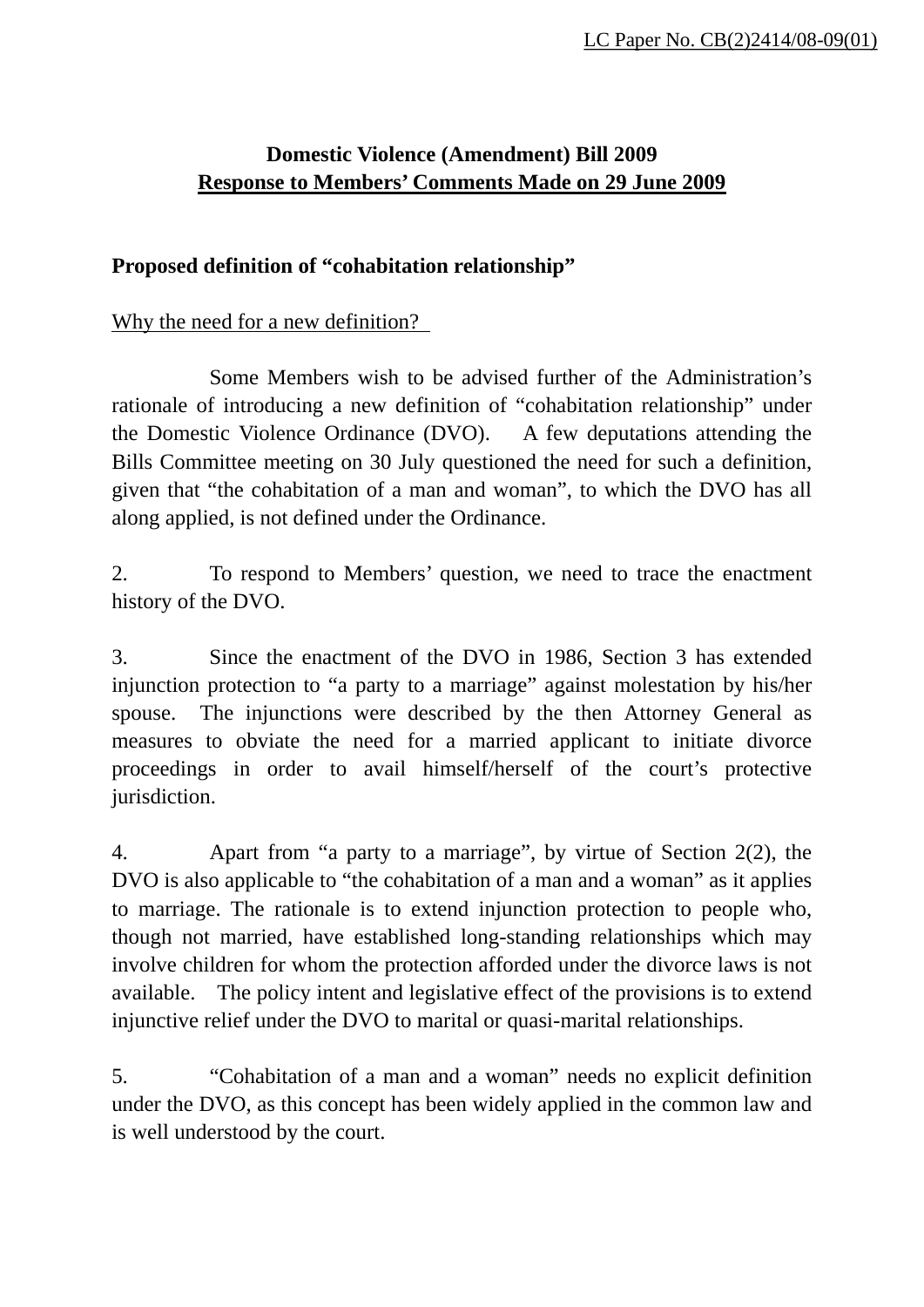6. "Cohabitation of a man and a woman" does not simply refer to a man and a woman residing under the same roof. Rather, it encompasses the very essence of a relationship between a man and a woman *living together as husband and wife.* To live together as husband and wife carries with it some special qualities in the relationships that differ from those between, say people dating each other, or flat-sharing buddies. There are established case laws to make reference to when determining whether such a relationship exists between a man and a woman. These case laws clearly rule out casual or transient relationships.

7. A relationship between *a man and a woman living together as husband and wife* has thus become the eligibility threshold for injunction applications under the DVO by applicants falling under the category of "the cohabitation of a man or woman"*.* This eligibility threshold has remained intact to date, and will continue to underpin our current legislative proposal to extend the scope of the DVO from covering only a man and a woman in cohabitation to also persons in same sex cohabitation.

8. The Administration has explored various drafting formulations in order to achieve the objective of the Domestic Violence (Amendment) Bill 2009 (the 2009 Bill). A plausible option, for instance, is to build on the existing Section 2(2) of the DVO and expand its scope to persons in same-sex cohabitation. In deciding on the way forward, we have given careful and thorough consideration to the views of different quarters of the community and Legislative Council Members. Concerns were raised by the religious and parent groups that the definition should not have the effect of equating, or linking in any way, same-sex cohabitation with "marriage", "spouse" or "husband and wife".

9. To address the concerns, while achieving at the same time our policy objective of rendering the same level of protection against molestation to both heterosexual and same-sex cohabitants, we have proposed, via the 2009 Bill, to remove the reference to "cohabitation of a man and a woman" in Section 2(2) altogether and introduce a new definition of "cohabitation relationship", to read "*relationship between two persons who live together as a couple in an intimate relationship*" and include such a relationship that has come to an end.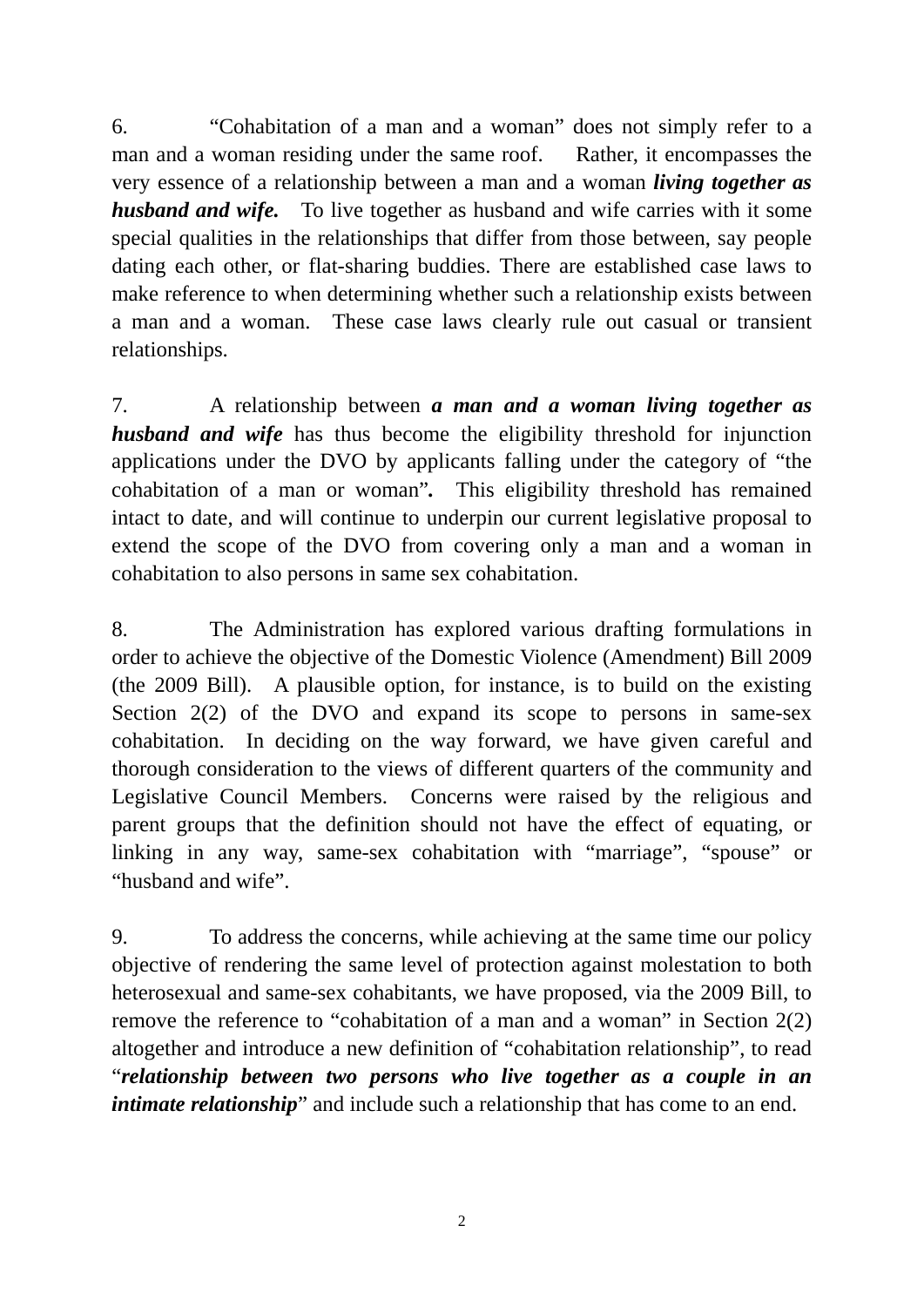10. The definition is gender neutral, devoid of any references to "marriage", "spouse" or "husband and wife" and uniformly applied to cohabitation of a man and a woman, as well as cohabitation of two persons of the same sex. As reflected by the welcoming comments expressed by many deputations at the Bills Committee meeting on 30 July, the new definition has their support.

11. That said, with a new definition of "cohabitation relationship", the established case laws on "cohabitation of a man and a woman" as explained above may not be readily applicable in the court's future consideration of applications for injunctions by cohabitants. We consider it necessary to provide clear guidance to the court of our policy intent that notwithstanding the new definition, the expansion in scope of the DVO to cohabitants irrespective of genders is premised upon essentially the same eligibility threshold – that is to say, the continued applicability of the factors of the "husband and wife" test and exclusion of such relationships between friends, persons living under the same roof, or any casual, transient relationships from the amended DVO. We seek to provide this guidance through the definition itself as well as the eight signposts introduced under the new Section 3B(2). It is hoped that the court, in applying the new definition, would take into account factors applicable in the "husband and wife" test and adopt an eligibility threshold that is comparable to the standard of the "husband and wife" test.

# Why the need for the expression "as a couple" in the definition of cohabitation relationship

12. The Administration considers it necessary to retain the expression "as a couple" in the proposed definition of "cohabitation relationship" for the following reasons –

> (a) In so far as cohabitants are concerned, our policy intent is to maintain, or to at least to pitch as close as possible to the established standard the eligibility threshold for injunction applications under the amended DVO, viz. a relationship akin to that between a husband and wife. The current formulation as a whole, viz "two persons who live together as a couple in an intimate relationship" is a precise delineation of the kind of cohabitation relationships that are intended to be covered under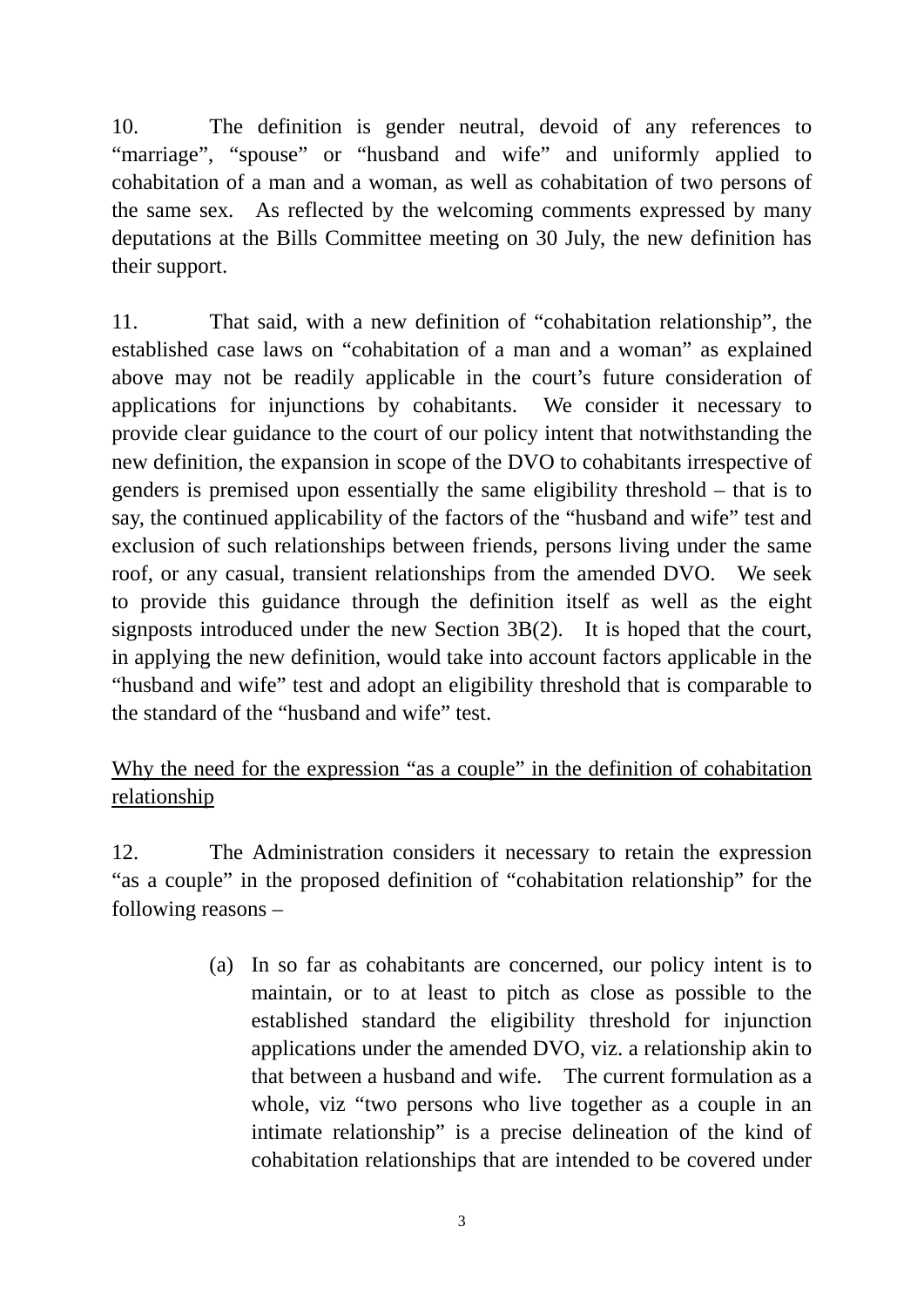the amended DVO, irrespective of the gender of the cohabitants. It brings within its scope "cohabitation of a man and a woman" under the existing DVO and also encompasses cohabitation of two persons of the same sex who live together as a couple in an intimate relationship;

(b) The policy intent of DVO is to provide additional civil protection against molestation to persons in specific relationships, including marital relationships, quasi-marital relationships and familial relationships. The current formulation of the "cohabitation relationship" as a whole reflects that policy intent. The inclusion of the expression "as a couple" in the definition of "cohabitation relationship" is an essential and integral component to reflect the very essence, and special qualities of the relationship to be covered under the amended DVO. It also has the effect of declaring unequivocally that other "intimate relationships" (e.g. those between carers and patients, between very good friends such as 金蘭姐妹, between a mistress and a man who visits her occasionally, between persons in dating relationships, etc.) will *not* be covered under the amended DVO.

# Married persons to be excluded from the application of new Section 3B

13. Under the new section 2(1), "party to a cohabitation relationship" is defined to exclude a person who is or was the spouse of the other party to that relationship. In other words, persons who are in a spousal relationship or former spousal relationship will not be eligible for applying for injunction order against their spouses or former spouses under the new Section 3B. They should continue to apply for injunction protection under Section 3.

14. We note Members' suggestion for us to simplify the drafting in this respect and review the need for the proposed definition of "party to a cohabitation relationship". We would revert to Members with our proposal once ready.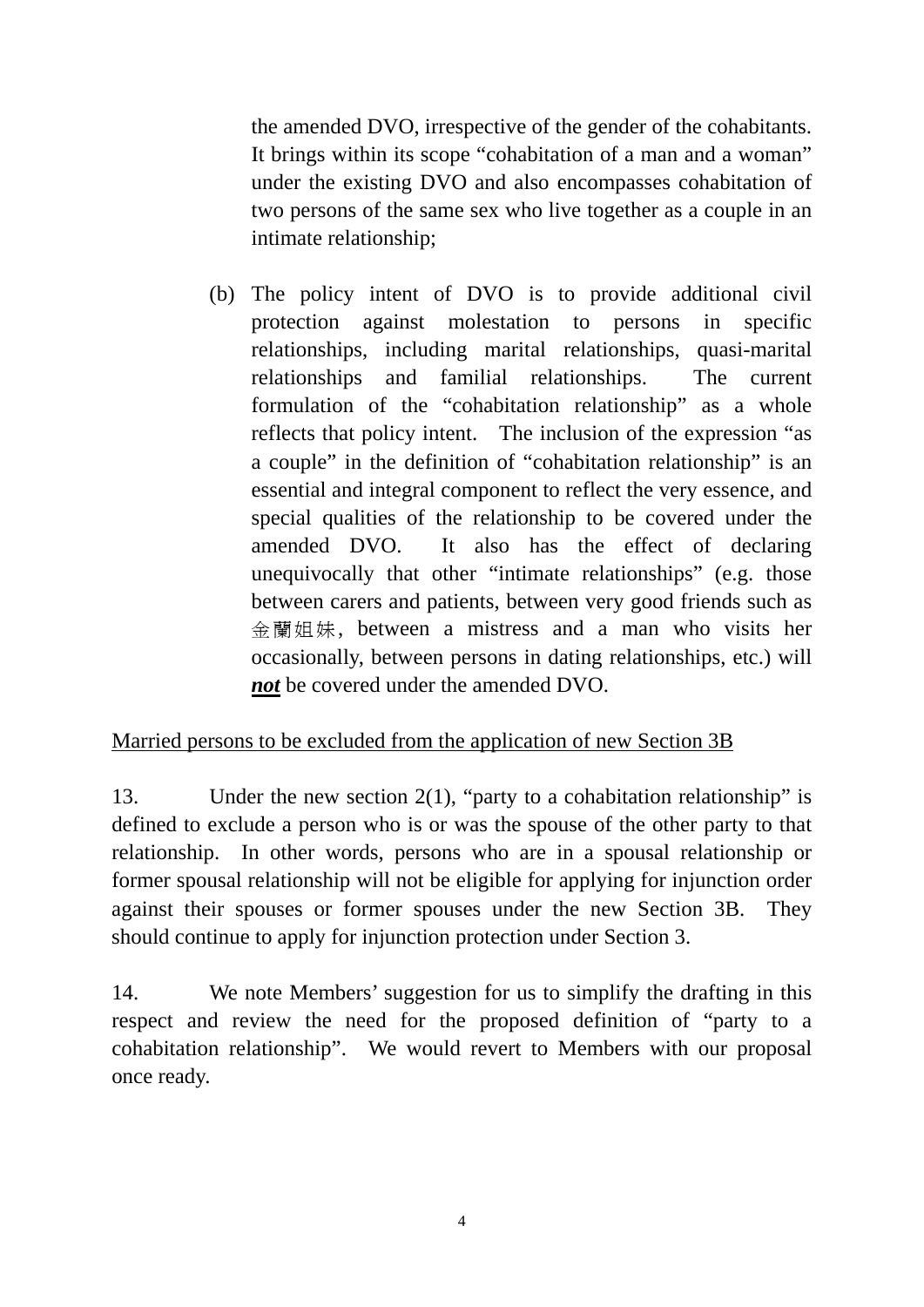## **Signposts to determine whether "cohabitation relationship" exists**

15. In determining whether a relationship in question has the qualities that are required of a cohabitation relationship to which the amended DVO is applicable, we have proposed a new section 3B(2) to give clear guidance to the court, to have regard to all the circumstances of the case, *including but not limited to* a number of factors as set out below –

- (a) whether the parties are living together in the same household;
- (b) whether the parties share the tasks and duties of their daily lives;
- (c) whether there is stability and permanence in the relationship;
- (d) the arrangement of sharing of expenses or financial support, and the degree of financial dependence or interdependence, between the parties;
- (e) whether there is a sexual relationship between the parties;
- (f) whether the parties have any children and how they act towards each other's children;
- (g) the motives of the parties in living together; and
- (h) whether such a relationship exists between the parties in the opinion of a reasonable person with normal perceptions.

There are enquiries as to the origin of these factors.

16. Members may wish to note that these factors are drawn up with close reference to the rulings<sup>[1](#page-4-0)</sup> made/cited by the court regarding the factors taken into account by the court in determining the existence of a cohabitation relationship, viz. the relationship of a man and a woman (not married to each other) living together as husband and wife. As these factors have been commonly considered by the court in determining whether or not a cohabitation relationship exists between the parties concerned, and bearing in mind our policy intent to maintain, or to at least pitch as close as possible to the established standard the eligibility threshold for injunction applications under the amended DVO by cohabitants, we consider it appropriate to replicate these factors in the amended DVO to provide guidance to the court as to our policy and legislative intent in considering future applications. These signposts will help give a clear indication to the court of our intention that reference would be

<span id="page-4-0"></span><sup>&</sup>lt;u>.</u> <sup>1</sup> For example, *Kimber v Kimber [2000] 1 FLR 383, Crake v Supplementary Benefits Commission, Butterworth v Supplementary Benefits Commission [1982] 1 A11 ER 498*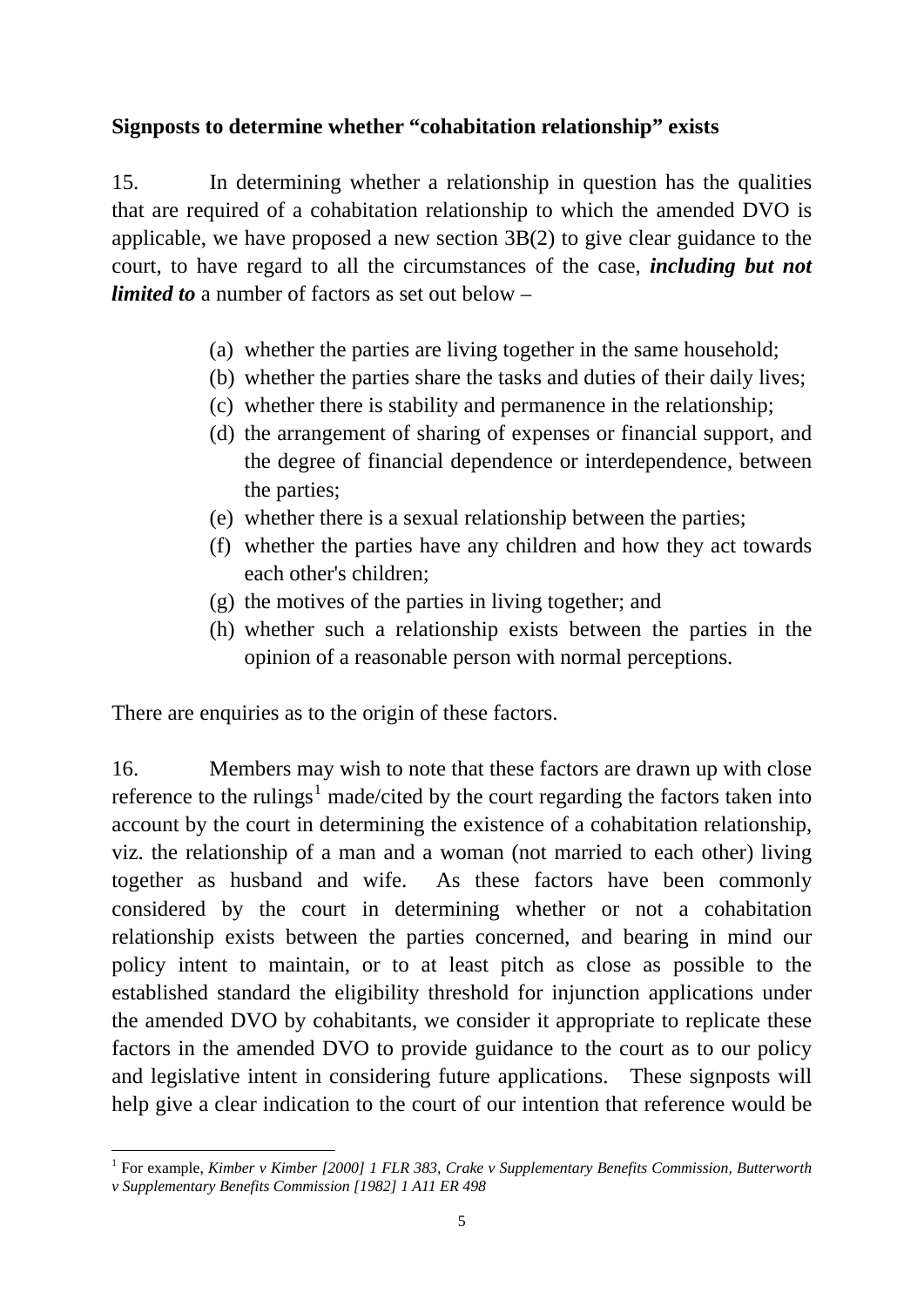made to the threshold of "cohabitation of a man and a woman" when determining the existence of a "cohabitation relationship" in the course of considering future injunction applications from cohabitants.

17. As pointed out by Members during the Bills Committee Meeting discussion on 29 June 2009, spelling out expressly the above factors in determining whether persons are in cohabitation relationships in the new Section 3B(2) would assist the court in determining the scope of applicability of the DVO to the parties concerned. The checklist would also be useful to prospective applicants and legal practitioners.

18. Moreover, while the formulation of "cohabitation of a man and a woman" is well understood as referring to two persons living together as husband and wife and judicial precedents in this connection are available, the new definition of "cohabitation relationship" in the 2009 Bill is, on the other hand, not an established expression. It is thus necessary and desirable to spell out expressly these factors as pointers to assist the court in determining the scope of applicability of the DVO to the parties concerned in accordance with our policy intent.

19. As regards the reference to the factor "in the opinion of a reasonable person *with normal perceptions*" in the new section 3B(2)(h), the wordings are directly transplanted from rulings<sup>[2](#page-5-0)</sup> made/cited by the court. The Administration considers it appropriate to include all common signposts in totality in the DVO without tinkering with the key words. That is to give a clear indication to the court of the underlying policy intent of the expanded scope of applicability of the DVO, and the eligibility threshold for injunction applications by cohabitants. Our concern is that, we may be giving the court confusing signals should we pick and choose the signposts for arbitrary application. If we were to exercise discretion to remove wordings from a certain signpost, doubts or uncertainty may arise as to whether the court would regard the amended version as the same signpost and attach to it the same meaning as that of the original expression (i.e. with the words "*with normal perceptions*").

<span id="page-5-0"></span> 2 For example, *Kimber v Kimber [2000] 1 FLR 383, Re Watson (Deceased) [1999] 3 FLR 878*